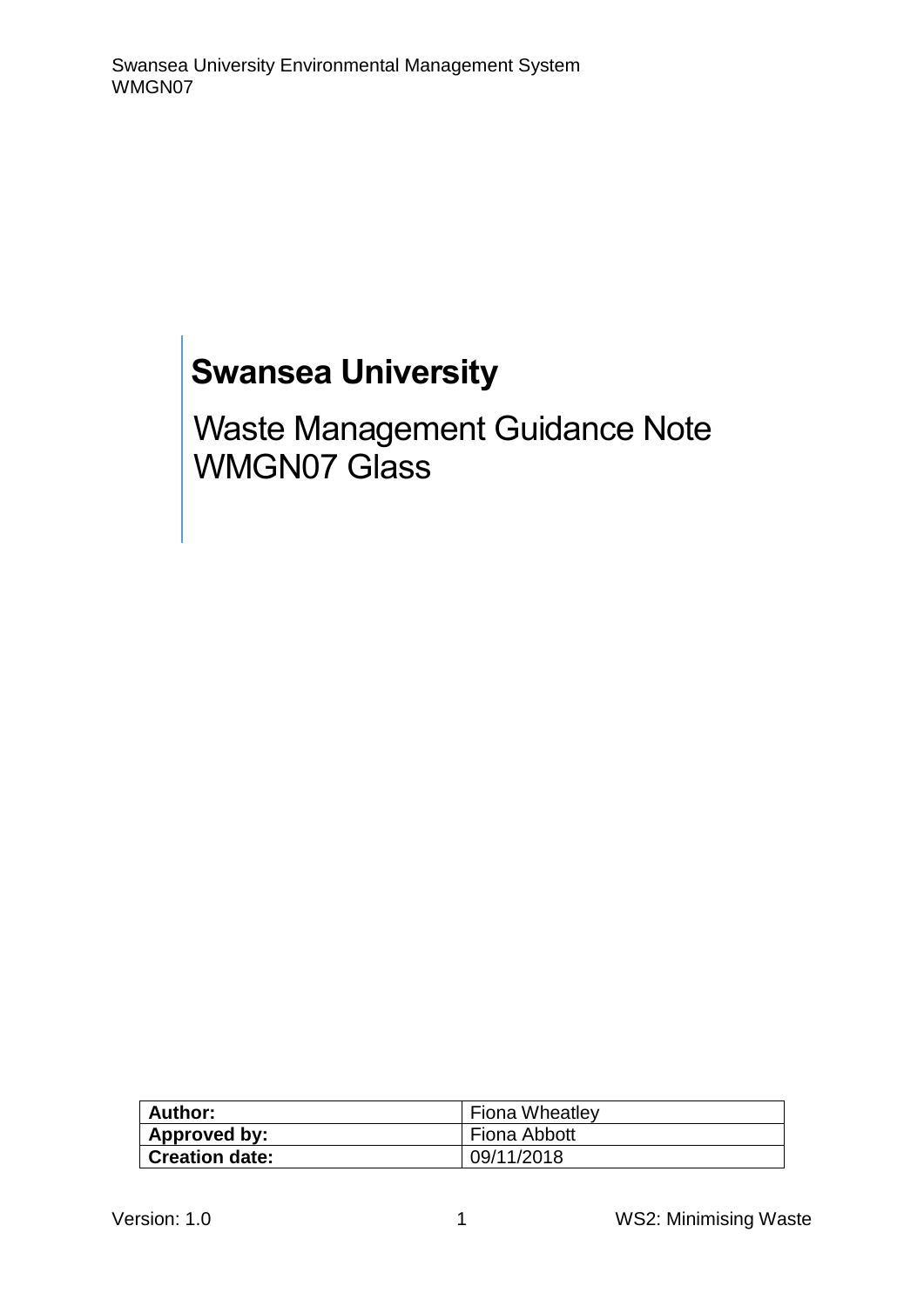| <b>Waste Management Guidance Note WMGN07</b> |                                        |
|----------------------------------------------|----------------------------------------|
| <b>Glass</b>                                 |                                        |
| <b>Location Generated</b>                    | Varied                                 |
| <b>EWC</b>                                   | 20-01-02                               |
| Type                                         | <b>Controlled Waste Non-Hazardous</b>  |
| <b>Disposal Method</b>                       | Segregated for recycling               |
| Bin/Bag Type                                 | External 240I wheelie bins / Clear Bag |

## **Duty of Care Requirements**

Any business or public body that generates waste materials should apply the waste hierarchy to all streams in order to minimise the amount of waste sent for disposal. In practice, this means ensuring all wastes are segregated at source and disposed of via the correct stream. General municipal waste should therefore be the last option for waste.

The University has committed to segregating its waste at source and focusing on separating key recycling streams; cans, paper, plastics, food and glass. Segregation at source improves recyclate quality and also adheres to the Waste Regulations (England and Wales) 2011. The Regulations stipulate that materials such as paper, metal, plastic and glass must be collected separately if it is necessary to encourage high quality of the recycling of the material.

Though classified as non-hazardous it is a legal requirement under the Hazardous Waste Regulations to segregate hazardous wastes from non-hazardous wastes and to ensure that all wastes are correctly classified. Incorrectly disposing of hazardous waste via the general municipal waste stream can lead to legal and financial penalties dependent upon the severity of the noncompliance.

Recycling glass saves approximately 50% of the energy required to produce new glass. Each ton of recycled glass reduces mining waste by approximately 230 kilograms, reducing environment degradation and saving energy. Glass can be melted down and reformed again continually with little or no loss to its quality.

Glass recycling will include such recyclable items such as;

- Drinks bottle
- Glass food jars
- Coffee jars

## **Items**

Glass waste should be deposited only in the defined general waste bins (typically part of the University's standard "waste quads/duos"). For any material that has an unknown composition and/or contamination, then lease contact the Sustainability team (**[estates](mailto:estates-waste@swansea.ac.uk)[waste@swansea.ac.uk](mailto:estates-waste@swansea.ac.uk)**) for guidance and further details.

Under **no** circumstances should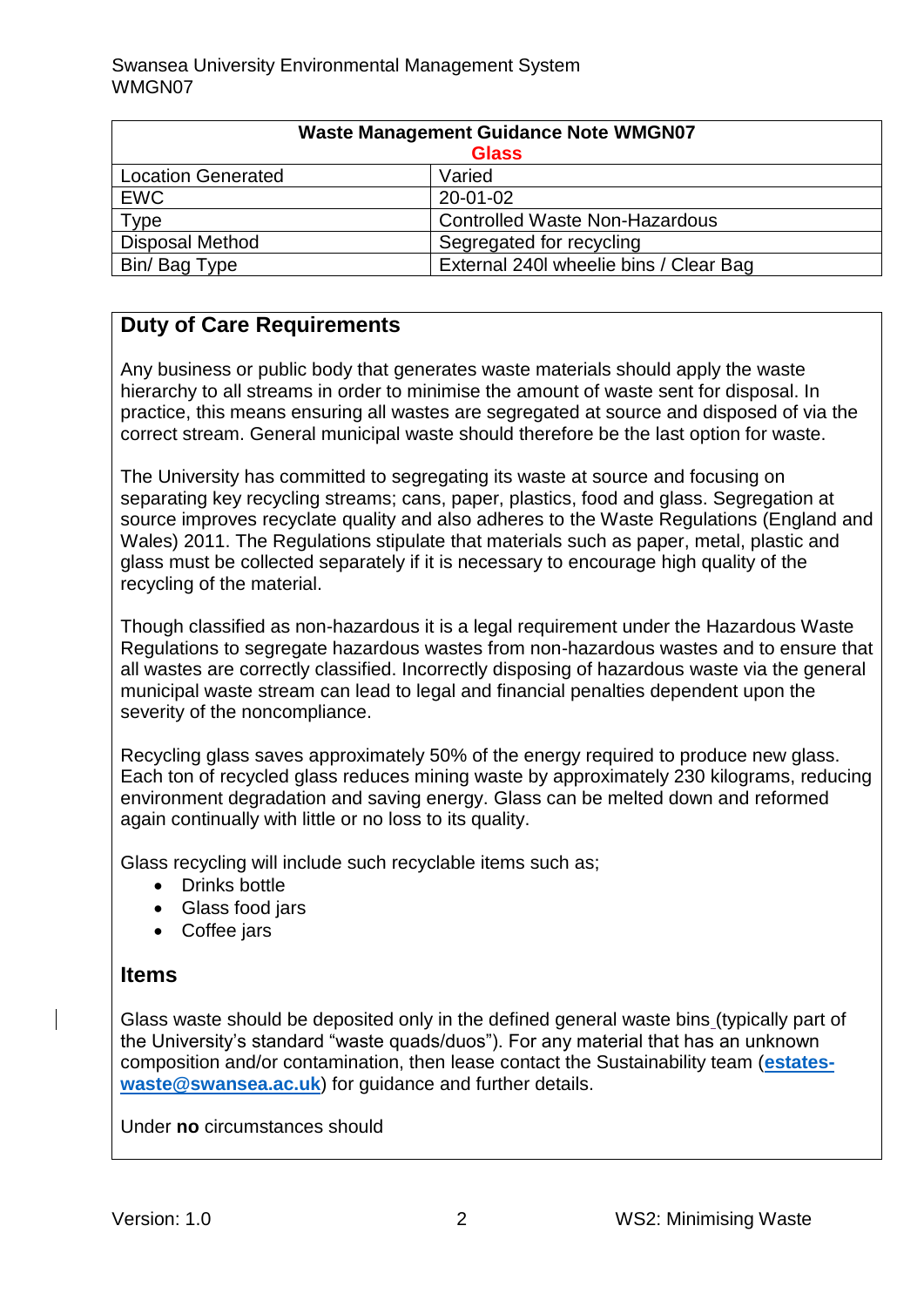- (a) any recyclables be deposited in the general waste bin it diverts valuable material from being recovered or recycled and options are available
- (b) Glass food jars must be washed where possible to remove food residue

## **Disposal Instructions**

#### **Internal Bins**

Due to low volumes of glass sold and produced on campus, and subject to cost, glass recycling bins are located only in key areas such as the front of Fulton House where glass beverages are on sale from the various food vendors.

## **External Bins**

The University has external 240l green wheelie bins located in all external waste compounds across the University Singleton and Bay Campuses, as well as its satellite sites.



Figure 1 – Swansea University external 240l Glass Wheelie bin

Please rise out food jars and drinks bottle where possible before placing items into the external glass recycling bins. Items glass jars containing hazardous substances must not be placed into the external glass recycling bin. Please see **WMGN23 Laboratory Glass and Glass Sharps** for guidance on the disposal of laboratory glass.

## **Disposal Cost**

The disposal cost is factored into the University's waste management service provision; therefore there is no direct cost to individuals/Colleges/PSUs. However individuals can minimise cost and contribute the University's target to achieve 63% diversion rate away EFW or landfill by utilising the general waste stream only when required.

#### **Labelling**

#### See template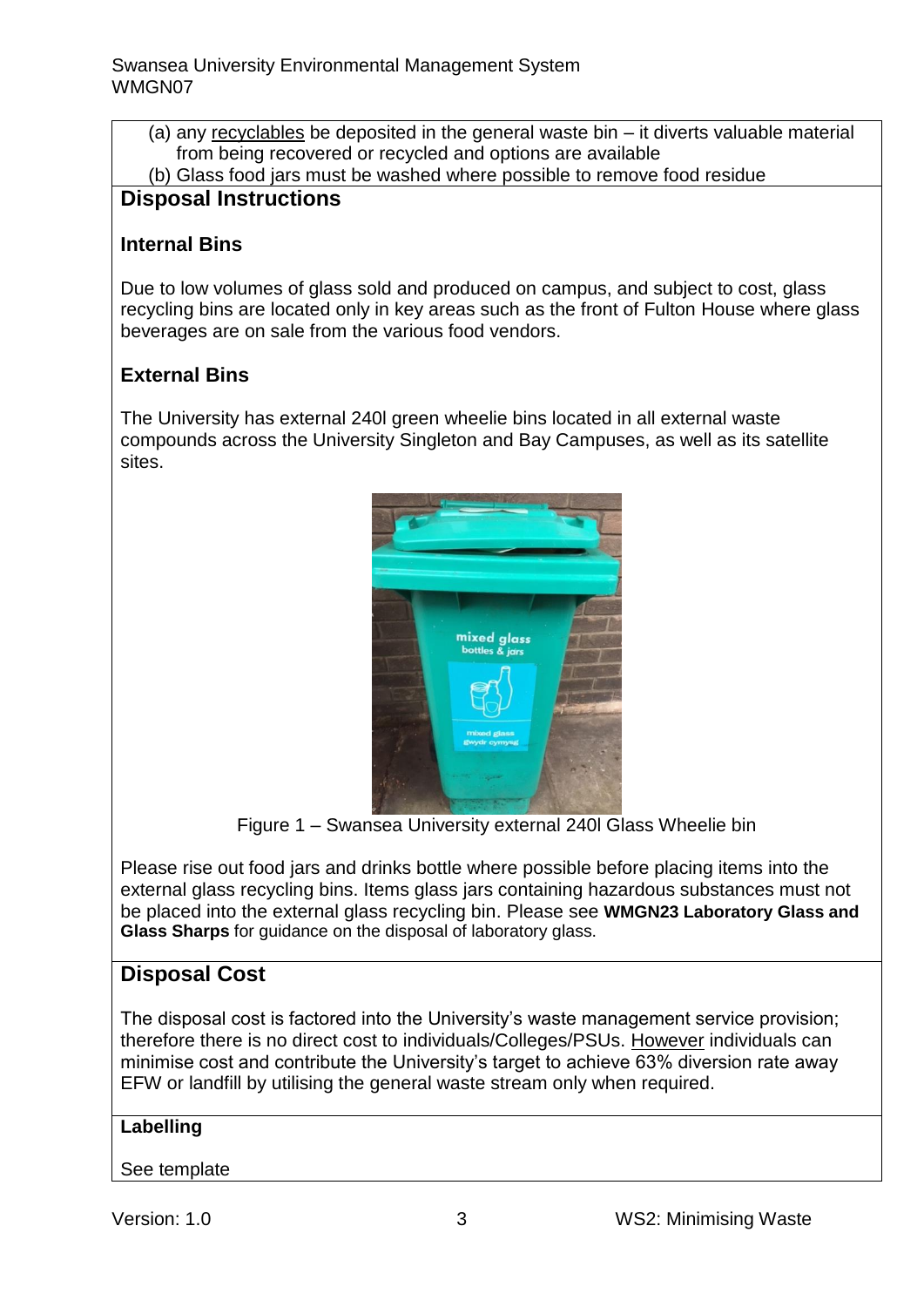**For further guidance please contact [estates-waste@swansea.ac.uk](mailto:estates-waste@swansea.ac.uk)**